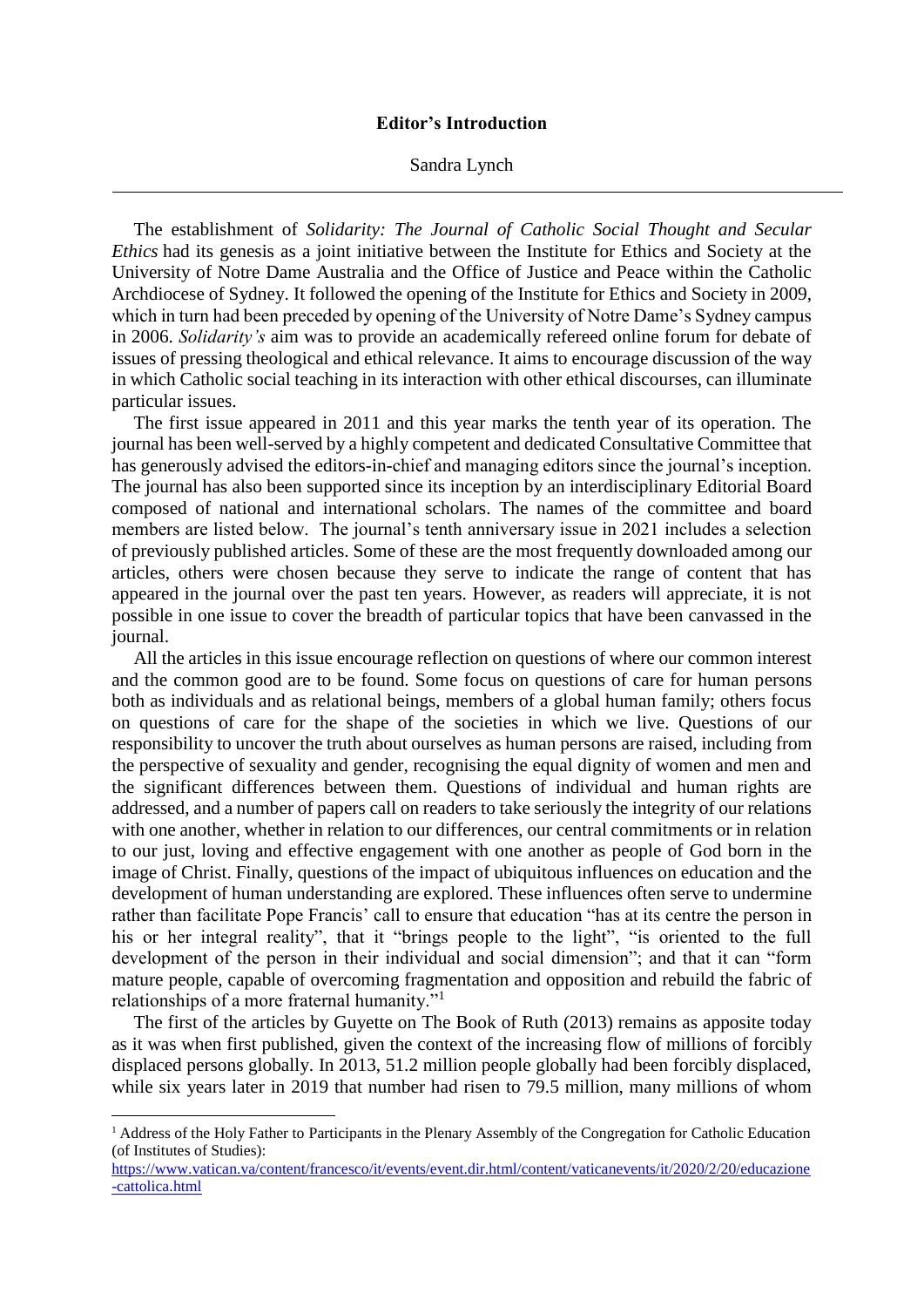have joined the displaced from previous decades who have been unable to find even an uncertain welcome anywhere.<sup>2</sup> With reference to the Book of Ruth, Guyette explores the view that Ruth's loyalty to Naomi demonstrates the way in which the practices of covenant (*berit*) and lovingkindness (*hesed*: generosity or goodwill) are relevant to the everyday challenges faced by many, including migrant workers and refugees who have no settled home. Guyette notes that the practice of *hesed* calls us beyond generosity or goodwill that might be expected within a culture and fits well with St. John Paul II's definition of Solidarity, in that it requires us to take responsibility for those who are in trouble; to speak out on behalf of undocumented migrants; and challenge our own xenophobic tendencies and prejudices against strangers or foreigners. Guyette reminds us of John Paull II's view that the practice of love serves a unifying and elevating role making reciprocal and mutual what might appear to be unilateral giving. Underlying this call to be guided by the primacy of charity is a commitment to the cause of peace and to the creation of the Church as a place of welcome for migrants.

Michelle Evans (2013) discusses the ability of the principle of Subsidiarity to inform scholarship on and understanding of a range of social and political issues and notes that little has previously been written on this topic. She provides a well-supported justification of the Principle of Subsidiarity and also of its interrelationship with the Principle of Solidarity in helping to promote the common good by dignifying citizens with better social and economic conditions. Evans notes that the Principle of Subsidiarity is a social and moral one, but she also draws attention to the utilization of the principle in the political context, a topic on which she undertakes further investigation in this journal. The work of her colleague Nicholas Aroney comes to mind with his suggestion of the importance of providing help or aid (Latin: subsidium) to enable small groups to perform unique functions within a complex social and political context in keeping with the Principle of Subsidiarity.<sup>3</sup>

The third article by Jeffery Nicholas (2011) takes up a distinction between seeing politics as a MacIntyrean practice or as an institution, as Maritain suggests. Nicholas argues that this distinction significantly affects how one conceives of, determines and achieves the common good. He emphasizes Benedict XVI's view – central to Catholic social teaching – that human beings are related to each other as members of a family seeking God, so that interaction within the "human community does not absorb the individual, annihilating his autonomy …., but rather values him all the more because the relation between the individual and community is a relation between one totality and another".<sup>4</sup> His argument is that, despite criticisms of MacIntyre, a focus on politics as a practice is conducive to integral human development given it will be underpinned by recognition of the "defacto interdependence of peoples and nations", in which ethical interactions guide activity and human persons are related to one another as wholes. This is not to prioritize the individual over the community but to emphasize the relational nature of human beings as constituting one global family. Nicholas he calls on philosophy to provide theoretical and practical conceptualization to support this project.

Sr. Mary Prudence Allen's article (2014) is a sophisticated and topical contribution to this anniversary issue, particularly in the context of current public and intellectual debate on gender identity in the United States and elsewhere. For example, some current debate defends the propriety of banning gender-affirming medical care, including surgery for transgender minors, even those whose parents consent to the provision of such care; while competing debate argues that the greatest threat to the health of gender diverse people is denial of the provision of medical care. The history and philosophy of the conflict between "Gender Reality" and

1

<sup>2</sup> *Global Trends: Forced Displacement in 2019*, United Nations High Commissioner for Refugees, 18 June, 2020, pp.7-8:<http://www.unhcr.org/refugee-statistics>

<sup>3</sup> Aroney, Nicholas. "Subsidiarity: European Lessons for Australia's Federal Balance." *Federal Law Review* 39, no. 2 (2011): 213–34[. https://doi.org/10.22145/flr.39.2.1.](https://doi.org/10.22145/flr.39.2.1)

<sup>4</sup> *Caritas in Veritate*, n. 53.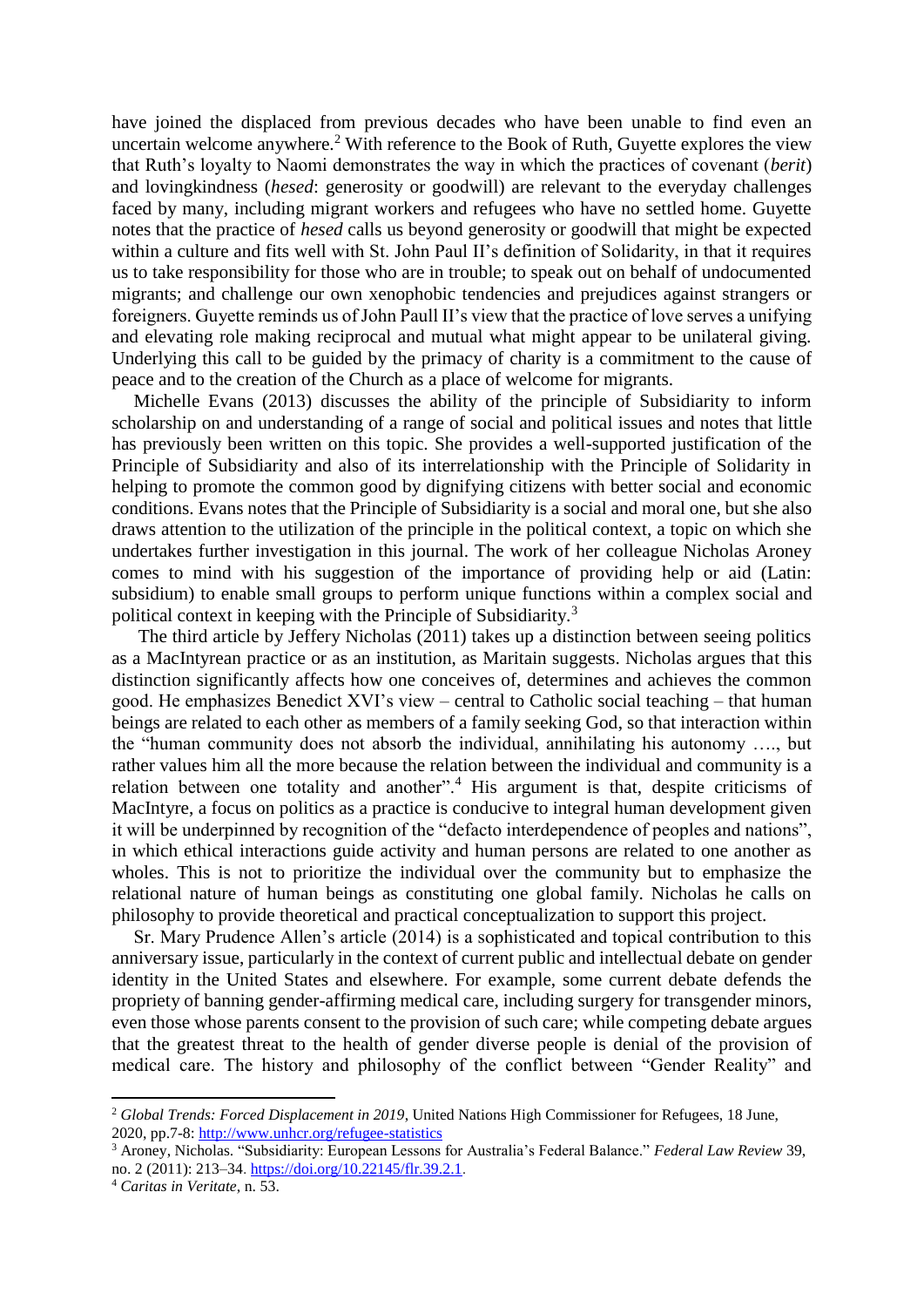"Gender Ideology" is explored in detail, as Allen draws an analogy between gender ideology and the concept of a virus and traverses its mapping. Allen explains the theological foundations that she argues can provide both the intellectual principles and the practical everyday guidance that can serve to "ransom" gender reality so as to retrieve it from its associations with "gender ideology", thus reclaiming the word 'gender' for its true meaning in gender reality.

Rowland's article (2015) focuses on the significant agreement she recognizes between leading contemporary Catholic scholars and feminist scholars regarding the ontological equality of the sexes, and on what they can learn from one another. Catholic scholars are recognized for the way in which they can articulate a narrative about how the conflict between the sexes arose, and how it might be overcome via models of relatedness open to the grace of the Incarnation; while feminists are recognized for their clear articulation of the pathologies that underlie conflict between the sexes.

Rowland enumerates the list of issues on which there appears to be a surprisingly strong convergence of attitudes and values between some Radical Feminists and current Catholic scholars with regard to: reproductive technologies including in-vitro fertilization and surrogacy; contraceptive practices; population control policies; provision of abortion clinics; end-of-life care and transsexualism. Her list also includes shared rejection of the liberal notion of choice and the commodification and accommodation of violence within sexuality. The power imbalance inherent between those involved in the development of artificial reproductive technologies and associated pharmaceutical products and the end users of their services is also raised. While there would no doubt be a lively conversation between Catholic scholars and Radical Feminists about some aspects of the legalisation and institutionalization of transgender rights, they also appear to agree, as Sheila Jeffries puts it, that "[i]n the practice of transgenderism, traditional gender is seen to lose its sense of direction" and that transgenderism is transgressive of women's rights.<sup>5</sup>

The sixth article by Finnis (2012) affirms the radical equality of human persons which, along with our understanding of truths about basic human goods, prescribe duties that correlate with human rights and are encapsulated in the normative justice-principle: "Like cases are to be treated alike". At the same time, Finnis defends the principle that "different cases can properly be treated differently", arguing that benefits that accrue to citizens when we deliberately discriminate at our borders (as well as benefits distributable to non-citizens, abroad or in genuine asylum) give us reasons for doing so.

Finnis concludes with a quotation from John Paul II, stating that "[b]efore the demands of morality we are all absolutely equal"<sup>6</sup>, which is preceded by a precise, thoughtful and challenging discourse on what we take equality to be and what justice demands of us. He emphasizes equality of concern and respect for individuals, providing the reader with a set of examples that sharpen appreciation of the complexity of well-reasoned decision-making regarding whether and when differentiation or discrimination can be justified. For example, using US migration policy he asks whether equality is more important than self-determination; he criticizes courts that neglect their duty to consider whether the means used to prevent discrimination, e.g. against homosexual people in relation to employment, are not only effective but proportionate; and argues that discussion of issues in which faith and conscience are central is damaged by framing the discourse only in terms of equality and discrimination. In doing so, he calls on the reader to reflect on where our common interest lies in relation to truths about differences and to socio-cultural pre-conditions of sustainable and prosperous communal life.

 $\overline{a}$ 

<sup>5</sup> Sheila Jeffries, *Gender Hurts: A Feminist Analysis of the Politics of Transgenderism* (London: Routledge, 2014), 2.

<sup>6</sup> *Veritatis Splendor,* 96.2.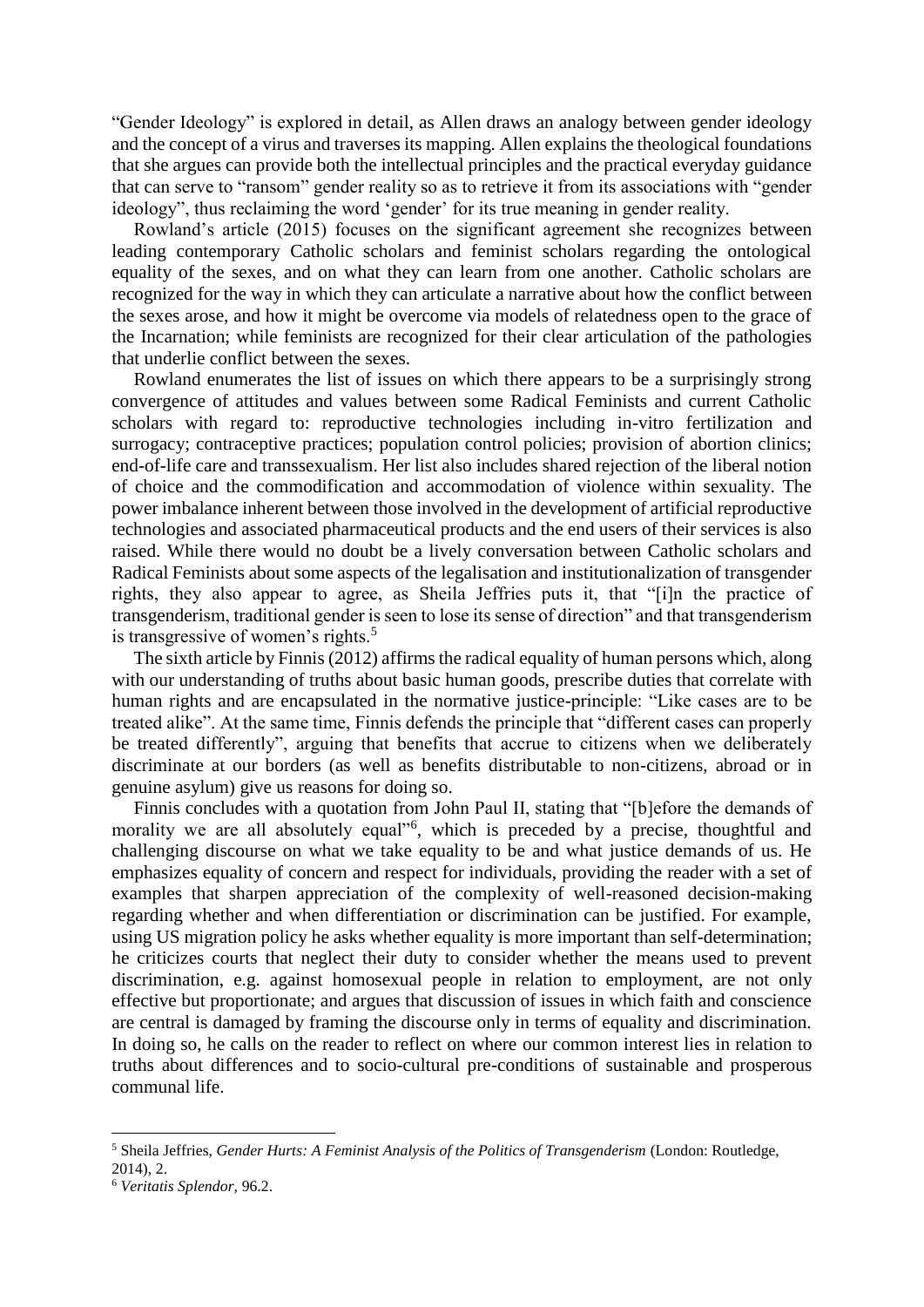Nicholas Aroney (2017) summarizes tension between two views of the exercise of power in a religiously plural society: on one hand, the view that religious convictions have no legitimate role in public discourse; and on the other, the view that citizens with religious convictions have a right to express those convictions in political debate. He notes the tendency in liberal democracies to think instinctively that the distinction between the public and the private will operate to solve the tension but points out that "the private and the public categorization breaks down"; that deeply held religious convictions of citizens will and in many cases *must* influence the way those citizens participate in public and private life if they are to do so with integrity. Aroney encourages readers to reflect on a number of tensions between the rights of religious communities, constitutional demands and the shaping of public spaces. He does this via an exploration of understandings of the nature and value of 'reason' in its encounter with religion in the public space. Aroney concludes that our confidence in public reason is misplaced given that it is either too abstract to help resolve contested political issues or too specific to found a general consensus. He raises questions about what reason can achieve without the input of comprehensive doctrines (e.g., conceptions of human personhood and autonomy) that provide specific guidance in decision-making.

The eighth contribution to this issue by Rowland (2014) quotes from William Cavanaugh to argue that the duty of Catholic educators is to alert students at all stages of their education to the decisions they must make between the humanism of the Incarnation as articulated by the Church on the one hand and materialist cosmologies on the other. Hallmarks of philistine or nihilist forces, materialist cosmologies are indifferent – if not opposed – to "projects of selftranscendence" which, through the gift of grace, enable us to broaden our social horizons and be raised up to the supernatural level of divine life. But as her title suggests, she is also concerned with what she sees as the sanitization of Catholic values within our overly bureaucratic educational institutions and the lack of attention to the relationship between our institutions and the Church. Rowland focuses on self-sanitizing activity that acquiesces to pressure from the liberal state for cultural uniformity, the impact of receiving government funding and the adoption of a corporatized model of administration. She argues that these combine to undermine our capacity to broaden our own and our students' horizons, to promote and facilitate engagement in spiritual life and to question and move beyond various forms of social conditioning.

Using C. S Lewis' *Abolition of Man* and Plato's *Republic*, the final contribution by Ragland (2018) explores an imaginative invitation to students to reflect seriously on the paradigm of integral ecology, as Pope Francis presents it in his Encyclical *Laudato Si'.* He asks readers to consider who is served by the competing technocratic paradigm to which modern individuals often commit thoughtlessly. Lewis' text is used to explore Pope Francis's view that the modern way of thinking tends to define right and wrong relativistically; to accept rampant consumerism and environmental degradation; and to impose scientific rationality on reality as a whole. This mentality blinds us to the dignity and value inherent in things themselves, apart from their use to human beings. By comparison, the integral ecology paradigm requires us to come alive to our relationships with nature, with others, with ourselves and with God, from whom we have received the gift of creation.

Ragland uses Plato's *Republi*c to draw an analogy between modern unreflective people in the grip of rampant consumerism and prisoners in the allegory of the Cave whose situation determines that they are unable to see things as they really are. An exacting, arduous but educational journey into the light can shift the cave prisoners' thinking and awaken them from their misconceptions. Ragland suggests that educators might launch their students on a similar journey to take Pope Francis' advice in *Laudato Si.*

A number of the articles in this issue explicitly draw attention to a common and impoverished conception of reasoning and rational reflection, while others do so implicitly.